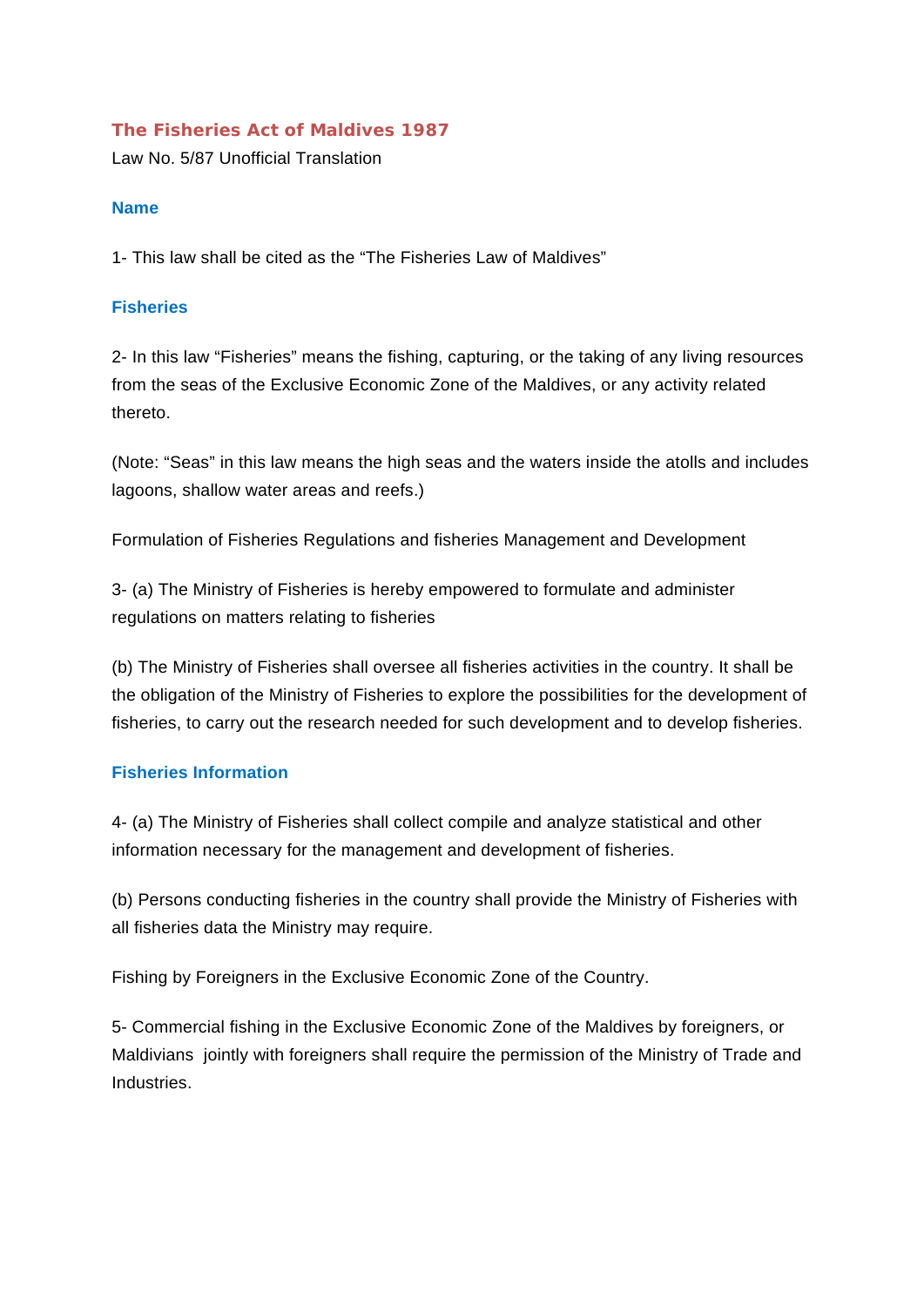## **Licensing**

6- (a) Fishing export or any other commercial purpose in the waters of the Exclusive Economic Zone of the Maldives beyond the area most commonly used by Maldivians for fishing shall be conducted under the authority of a license form the Ministry of Trade and Industries, and after the payment of a fee of such amount as may be specified by the said Ministry. Any party so fishing, shall be required to have a written agreement with the Ministry of Trade and Industries.

(b) The agreement referred to in paragraph (a) above shall include the following:-

i) The amount of the license fees and the royalty payable to the Government.

ii) The Government shall have the right to suspend or cancel the license of any party contravening this Law.

iii) The Government shall have the right to send a person or persons aboard fishing vessels and inspect them whenever necessary.

iv) If the baitfish required for the fishing vessel is to be caught in the country, it shall be done using vessels and methods traditionally used in the country.

v) Any person contravening this agreement shall be tried in the courts of the Maldives and in accordance with the Laws of the Maldives.

# **Procedure fro entering the Exclusive Economic Zone of the country by fishing vessels without a license.**

7- A fishing vessel not licensed under this Law, entering the Exclusive Economic Zone of the country, for whatever reason, is hereby required to obtain the prior permission of the Ministry of Fisheries, and every such entry shall be made as directed by the said Ministry.

## **Cancellation of License.**

8- The Government of the Maldives shall have the right to cancel the license issued to a vessel under the provision of Article 6 of this Law, or to cancel the entire agreement with the party concerned, based on the magnitude of the offense, if such a vessel or any person on board such a vessel has been found to have acted, or to be acting or planning to act in a manner that might endanger the peace or security of the country.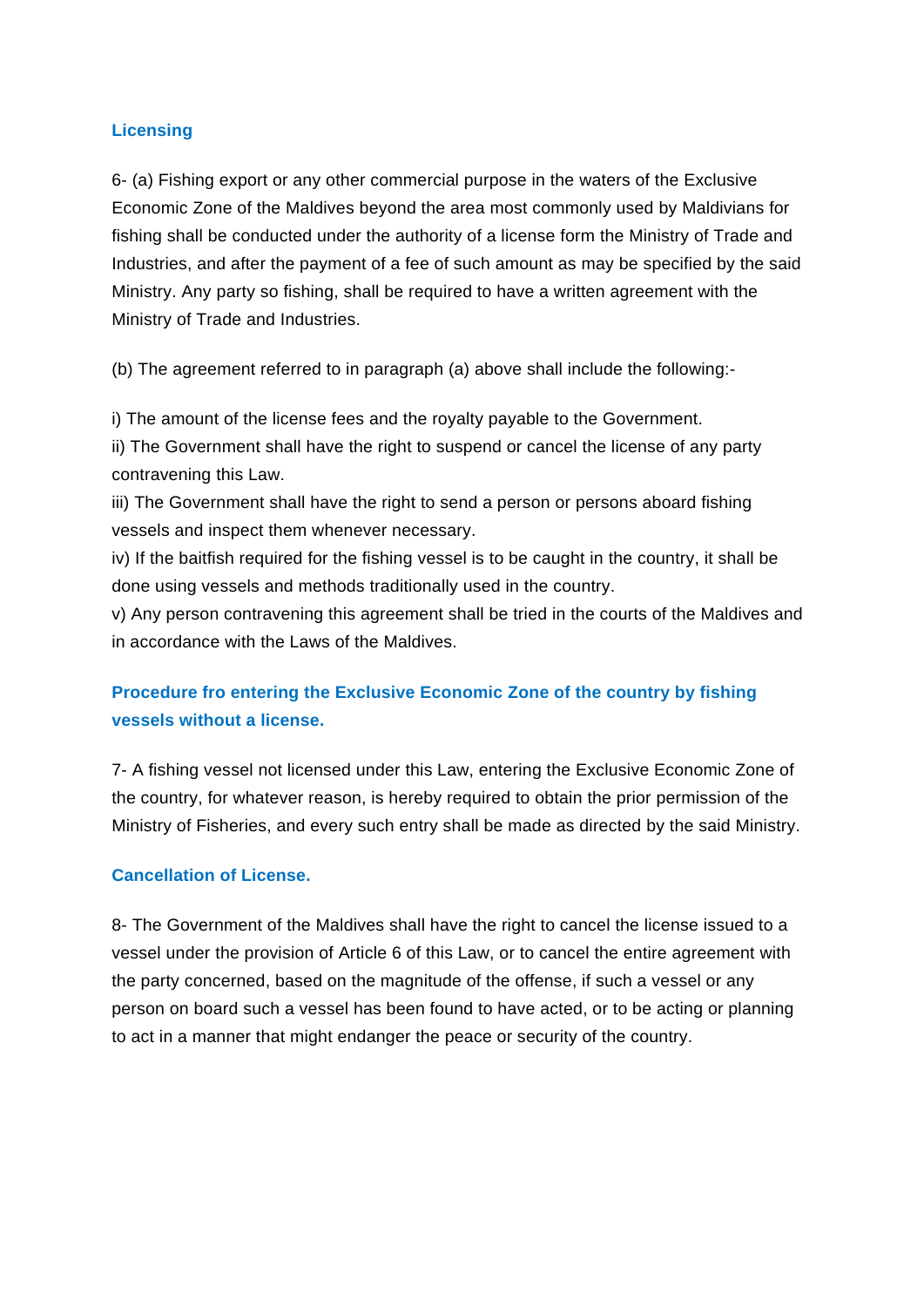#### **Research fisheries**

9- Permission for research fisheries shall be granted by the Ministry of Fisheries under specified conditions.

## **Conservation of living marine resources for a special purpose.**

10- In the event of a special need for the conservation of any species of the living marine resources, the Ministry of Fisheries shall have the right to prohibit , for a specified period, the fishing, capturing or the taking of such species or the right to establish special sanctuaries from where such species may not be fished, captured or taken.

## **Steps to be taken in case of suspected illegal activities.**

11- The Ministry of Defence and National Security shall have the right to stop any vessel suspected of contravening this Law, and to check such vessel including everything in it. Further, the Ministry shall have the right to apprehend such vessel and objects used in carrying out such offences as well as the proceeds obtained from it. The Ministry of Defence and National Security shall also have the right to arrest any person or persons suspected of committing an offence under this Law, if it be decided that such person or persons may be required for investigations or for trial in court.

## **What is done with apprehended vessels or articles.**

12- Any vessel or article apprehended under the provisions of Article II of this Law shall be under the care of the Ministry of Defence and National Security until the completion of legal proceedings, and the Ministry shall have the right to sell by auction any perishable articles thus held and to hold the proceeds of such sale.

## **Penalties**

13- 1. The penalty for fishing or attempting to fish without the license specified in Article 6 of this Law in the area specified in the said Article, or fishing in the Exclusive Economic Zone of the Maldives without the permission specified in Article 5 of this Law, shall be a fine, the sum of which shall be between 100,000/- Rufiyaa and 1,000,000/- Rufiyaa or a sum of money not exceeding the cost of the vessel employed in the contravention of this Law. Such fine shall be paid in a foreign currency acceptable to the Government of Maldives. The articles used, together with any gains from such contravention shall be confiscated.